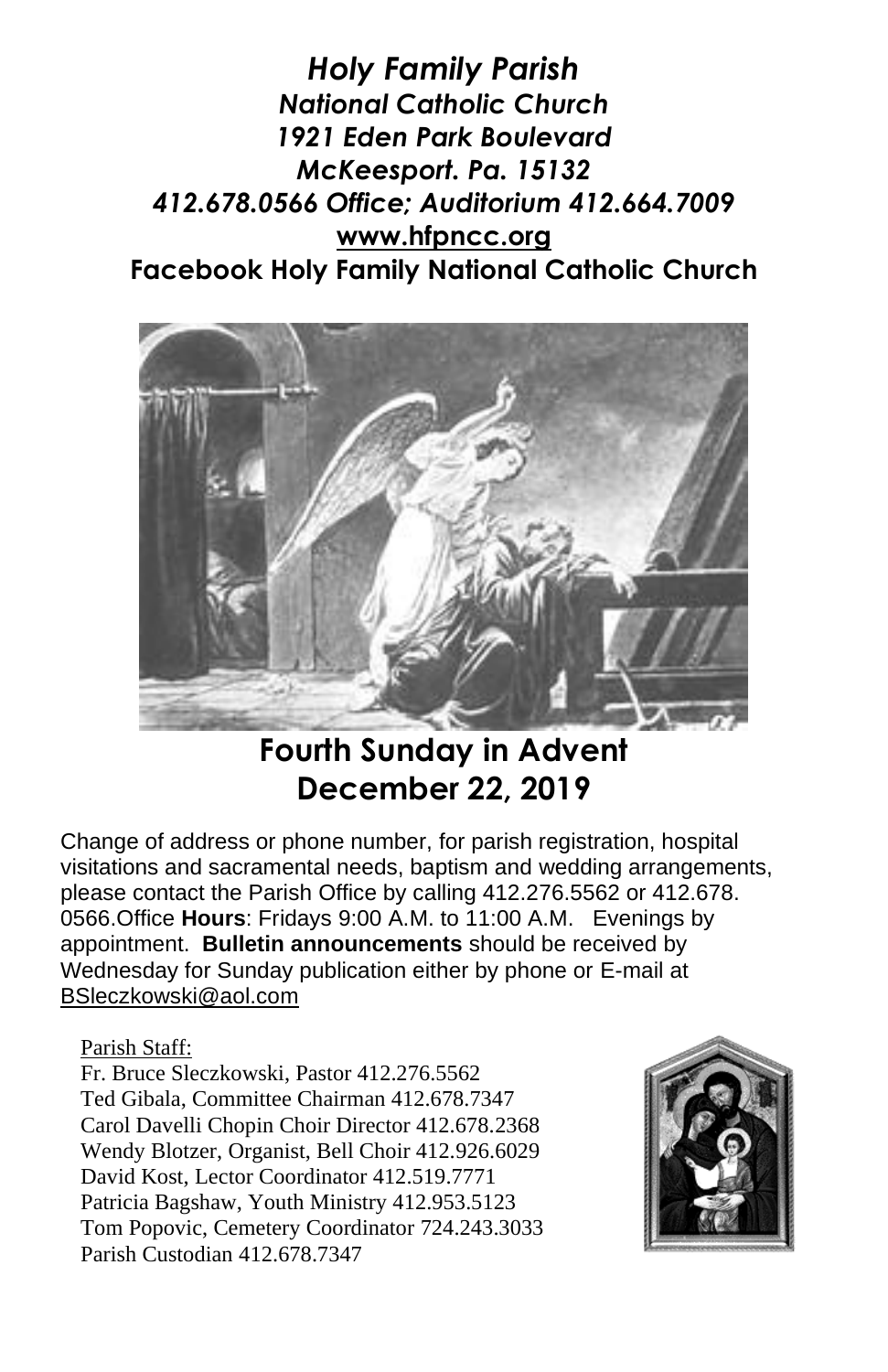# **ADVENT 4 MASS LITURGY**

| <b>OPENING HYMN</b>                                               | <b>Bulletin</b>          |  |  |
|-------------------------------------------------------------------|--------------------------|--|--|
| <b>Advent Wreath Lighting Ceremony</b>                            |                          |  |  |
| PENITENTIAL RITE                                                  | Page 66                  |  |  |
| <b>ENTRANCE HYMN</b>                                              | John 11: 27; Psalm 90: 2 |  |  |
| C: Yes Lord, I have come to believe that You are the Messiah, the |                          |  |  |
| Son of God, the One Who is coming into the world.                 |                          |  |  |
| R: Before the mountains were born, the earth and the world        |                          |  |  |
| brought forth, from eternity to eternity, You are God.            |                          |  |  |
| C: Glory be to the Father and to the Son and to the Holy Spirit.  |                          |  |  |
| R: As it was in the beginning, is now, and ever shall be, world   |                          |  |  |
| without end. Amen.                                                |                          |  |  |
| KYRIE                                                             | Page 67                  |  |  |
| <b>OPENING PRAYER</b>                                             |                          |  |  |
| <b>LITURGY OF THE WORD</b>                                        |                          |  |  |
| <b>First Reading</b>                                              | Isaiah 7: 10-14          |  |  |
| <b>Responsorial Psalm</b>                                         | Psalm 24                 |  |  |
| R: Let the Lord enter; He is King of Glory.                       |                          |  |  |
| <b>Second Reading</b>                                             | <b>Romans 1: 1-7</b>     |  |  |
| Gospel Acclamations.                                              | Matthew 1:23             |  |  |
| L: Alleluia, Alleluia.                                            |                          |  |  |
| R: The virgin shall conceive and bear a son, and they shall name  |                          |  |  |
| him Emmanuel.                                                     |                          |  |  |
| R: Alleluia, Alleluia.                                            |                          |  |  |
| Gospel                                                            | Matthew 1: 18-24         |  |  |
| <b>SACRAMENT OF THE WORD</b>                                      |                          |  |  |
| <b>LITURGY OF THE FAITHFUL</b>                                    |                          |  |  |
| <b>NICENE CREED</b>                                               | Page 71                  |  |  |
| <b>GENERAL INTERCESSION</b>                                       |                          |  |  |
| R: Lord, Hear our Prayer                                          |                          |  |  |
| <b>OFFERTORY</b>                                                  | Page 73                  |  |  |
| THE GREAT THANKSGIVING                                            |                          |  |  |
| EUCHARISTIC PRAYER 2                                              | Page 82                  |  |  |
| <b>LAMB OF GOD</b>                                                | Page 97                  |  |  |
| <b>COMMUNION</b>                                                  | Page 98                  |  |  |
| POST COMMUNION PRAYER                                             |                          |  |  |
| <b>CONCLUDING RITE</b>                                            |                          |  |  |
| <b>DISMISSAL BLESSING</b>                                         | Page 100                 |  |  |
| <b>CLOSING HYMN</b>                                               | <b>Bulletin</b>          |  |  |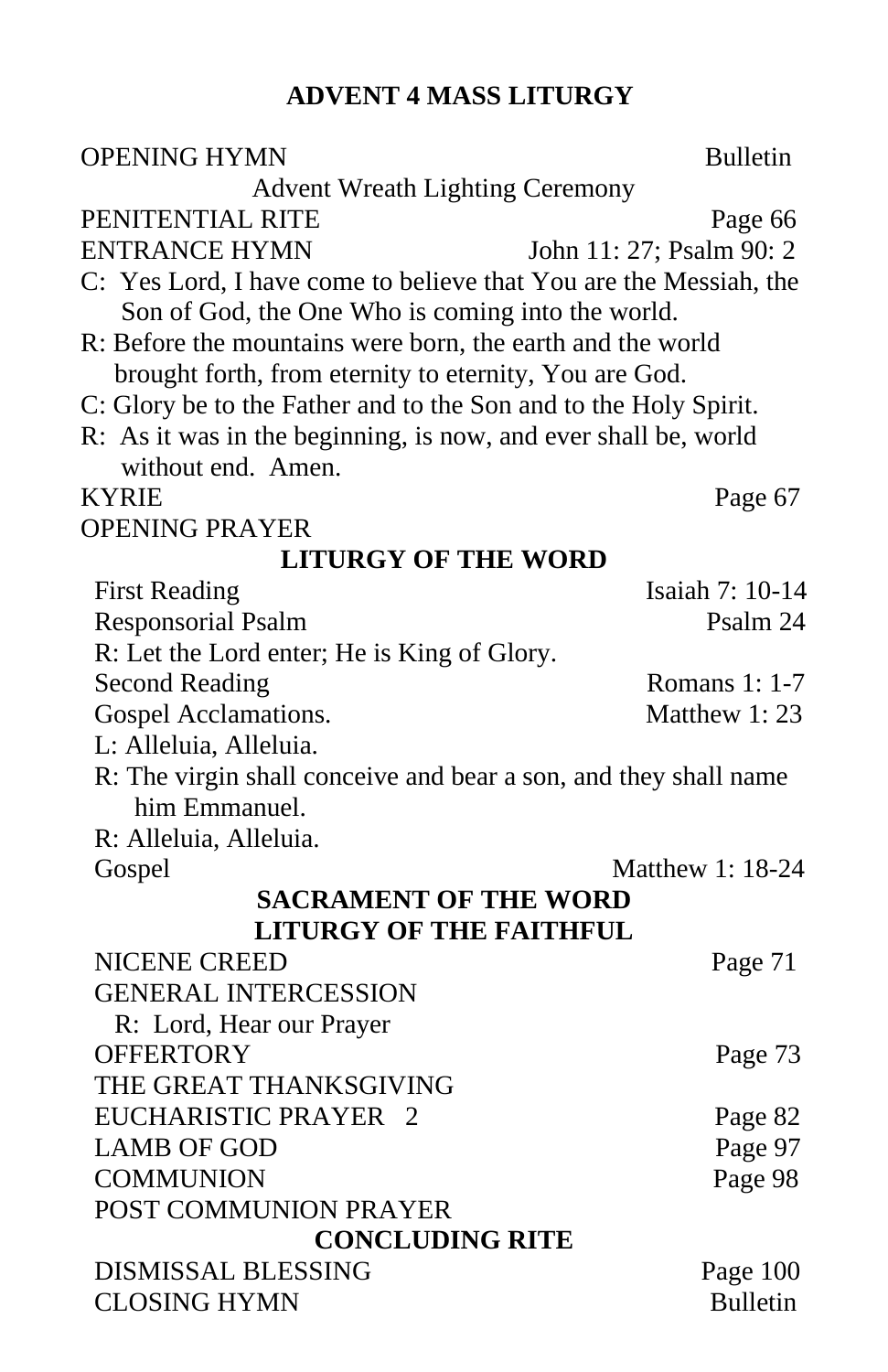### **Advent Wreath Lighting Ceremony Fourth Sunday-Hope for those who are wounded!**

- L: Advent is a time to bind up the broken hearted.
- **R: Come, Lord, and make all things new!**
- L: For past wrongs that prevent us from moving forward.
- **R: Come, Lord, and make all things new!**

L: For any bitterness that scratches our soul.

**R: Come, Lord, and make all things new!**

L: For relationships left in decay and neglect.

### **R: Come, Lord, and make all things new!**

L: For any action that has wounded us or by which we have wounded others;

## **R: Grant that we might have the peace of Christ as we wait, the love of Christ as we act and the grace of Christ as we speak.**

## Christ. Be Our Light!

A Candle Lighting Ceremony for Advent



**L:** This morning we light 4 candles. The 1<sup>st</sup> candle is the light of hope for those in times of waiting. The 2<sup>nd</sup> candle is the light of hope for those who are wearied by the circumstances of life. The **3 rd candle** is the light of hope for those eagerly watching for God's promised glory. The **4 th candle** is the light of hope for those who carry the wounds of life. Today we acknowledge our pain and the pain we have caused others. As the light shines, we turn to the Savior who came to rescue the lost, to help the hurting, and to bind up the broken.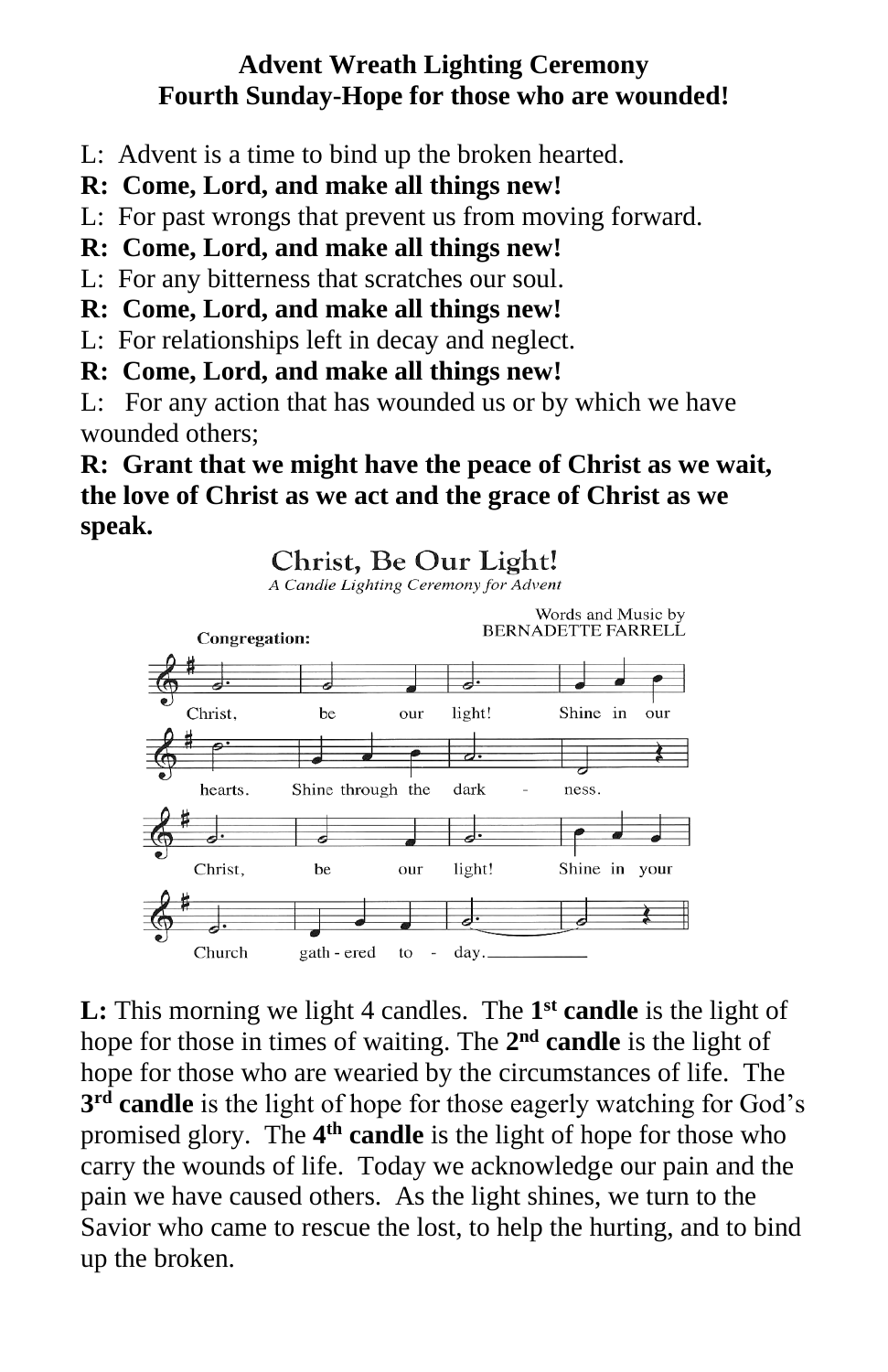**Closing Prayer**: Merciful God, Advent reminds us that You left heaven's majesty to walk among wounded people in a broken world. We thank You that Your love knows no boundaries or limitations. No wounds of this earth is greater than the wounds You came to heal. For all who suffer this day, light the way, O Lord, towards the promise of healing and wholeness made known to You. Amen.

### **Opening Hymn: "O Come, Divine Messiah"** PNCC Hymnal 28, verses 1 & 2

### **Refrain:**

**Sweet Savior haste; Come, come to earth, Dispel the night and show Thy face, and bid us hail the dawn of grace. O come, divine Messiah! The world in silence waits the day. When hope shall sing its triumph and sadness flee away.**

O come, divine Messiah! the world in silence waits the day When hope shall sing its triumph, And sadness flee away. **R:**

O Thou, whom nations sigh for, whom priests and prophets long foretold,

Wilt break the captive fetters; Redeem the long-lost fold. **R:**

## **Closing Hymn: "There's a Voice in the Wilderness"** PNCC Hymnal #24

There's a voice in the wilderness crying, A call from the ways untrod: prepare in the desert a highway, A highway for our God! the valleys shall be exalted, the lofty hills brought low; Make straight all the crooked places, where the Lord our God may go!

O Zion, that bringest good tidings, get thee up to the heights and sing! Proclaim to a desolate people The coming of their King. Like the flowers of the field they perish, the works of men decay, The power and pomp of nations shall pass like a dream away.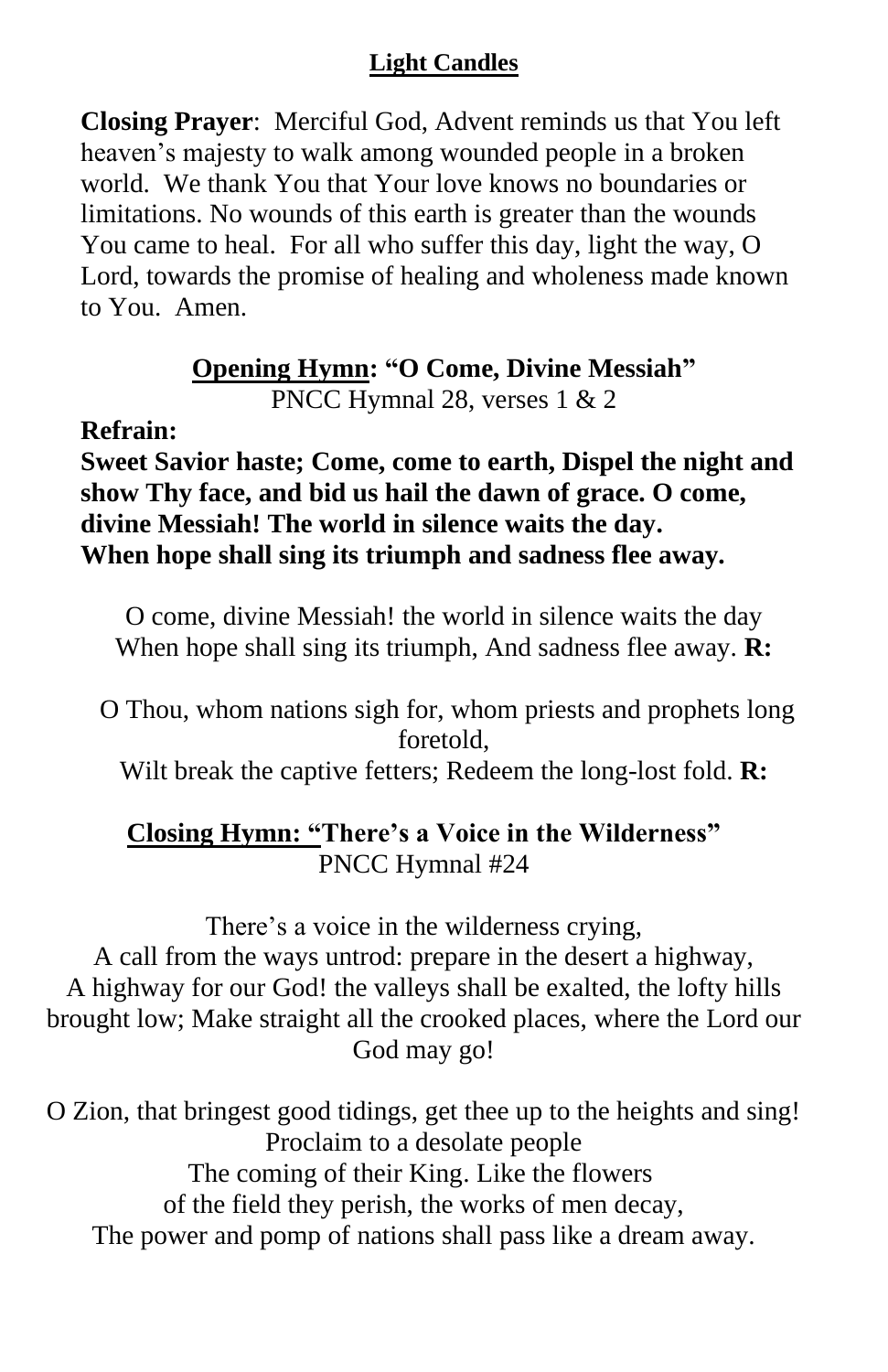# **This Week**

# **Sunday, December 22, 2019 Advent 4**

Confession 8:30 A.M.

Advent Wreath Lighting

Holy Mass 9:00 A.M. SOCL Classes 10:15 A.M. Holy Mass 11:00 A.M.

**Tuesday, November 24, 2019 Christmas Eve**

Festival of Christmas Carols 10:00 P.M. Mass of the Shepherds 10:30 P.M.

# **Wednesday, December 25, 2019 Christmas Day** Mass of the Nativity 10:00 A.M.

**Friday, December 27, 2019 St. John's Day** 

Blessing of Wine & Mass 10:00 A.M. +Nicholas Fioravanti, +John, +Mary, +Kenneth & Thomas Zaucha Int. Mrs. Antoinette Fioravanti.

# Sunday, December 29, 2019 **Humble Shepherd**

Holy Mass 9:00 A.M. SOCL Classes 10:15 A.M. Holy Mass 11:00 A.M. Special Collection for Savonarola Seminary-Year End Prayers

# **Christmas Poinsettias**

Envelopes are still available to purchase your Memorial Christmas Poinsettias for the Church. Price still the same as last year, \$12.00.

# **Thank you to all who helped decorate the Church**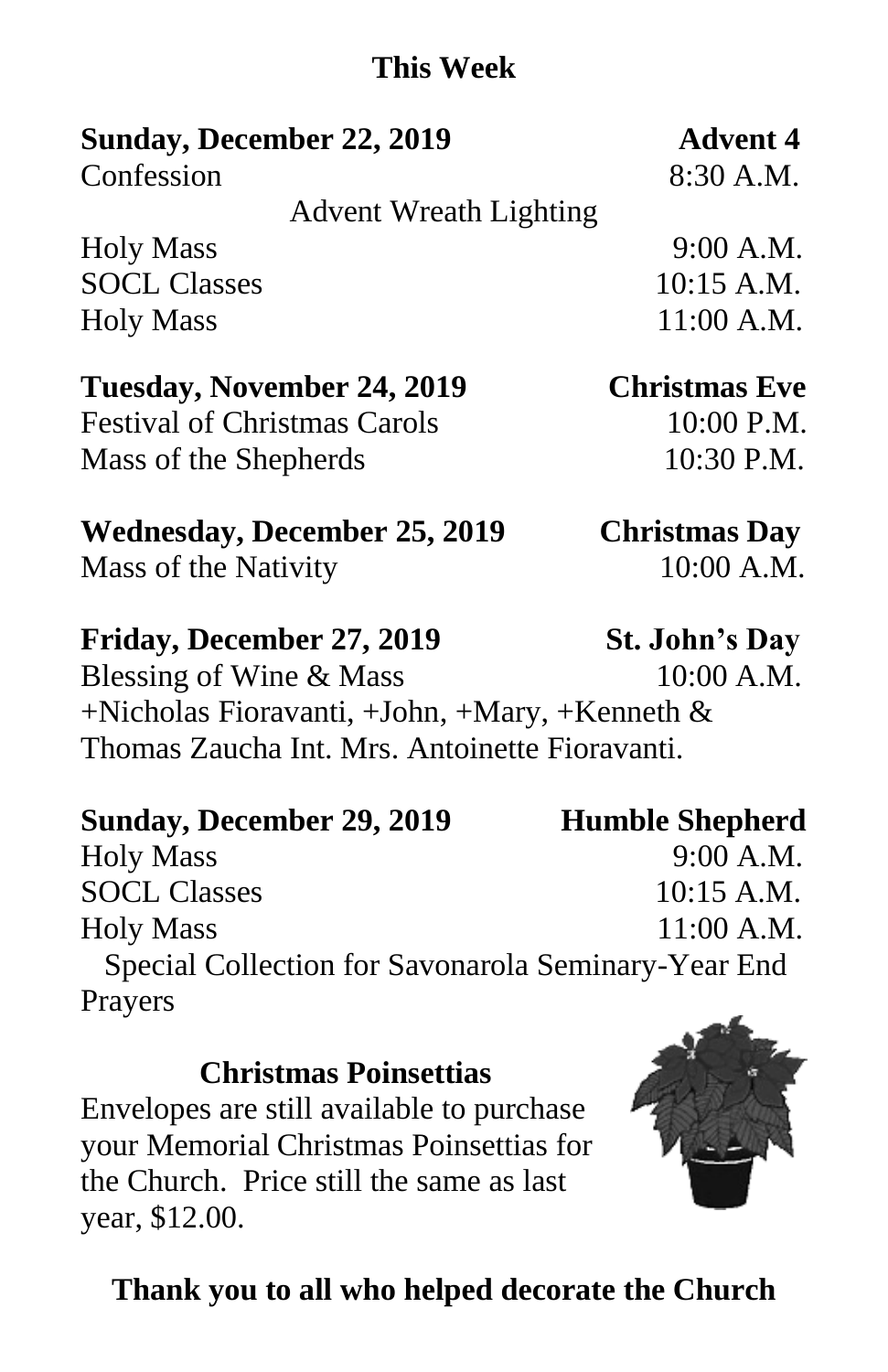# **Today's Sunday Ministry**

| 9:00 A.M.                        | 11:00 A.M.    |
|----------------------------------|---------------|
| Greeter: C. Trumpe               | A. Fioravanti |
| <b>Lectors: Red Team</b>         | B. Zaucha     |
| Ushers: R. DeLong $& D.$ Newcamp | J. Wagner     |
| <b>Next Sunday Ministries</b>    |               |
| 9:00 A.M.                        | 11:00 A.M.    |
| Greeter: M. Sleczkowski          | A. Fioravanti |
| Lectors: Yellow Team             | B. Zaucha     |
| Ushers: B. Griffiths & G. Jobes  | J. Wagner     |

## **Winter Clothes-less Clothes Drive**

The United YMSR is conducting clothes drives throughout our national Church asking all parishes to help in this winter clothes drive ending January  $20<sup>th</sup>$ . Holy Family YMSR Branch 70 is participating. Since our local organizations no longer accept bulk used clothing, it was decided to have a clothes-less clothes drive giving the proceeds to McKeesport charities, the Intersection and Salvation Army where they can use the money for what they need. Located in the back of the Church will be boxes designated for financial donations. All checks are to be made out to the Holy Family YMSR Branch 70.

*Polish Koledy CD Gwiazda sung by our Polish Bard is now available. Contact Wendy Blotzer. Price \$15.00*

**CHRISTMAS OPLATEK IS AVAILABLE IN THE PARISH NARTHAX Keep the Tradition Alive**

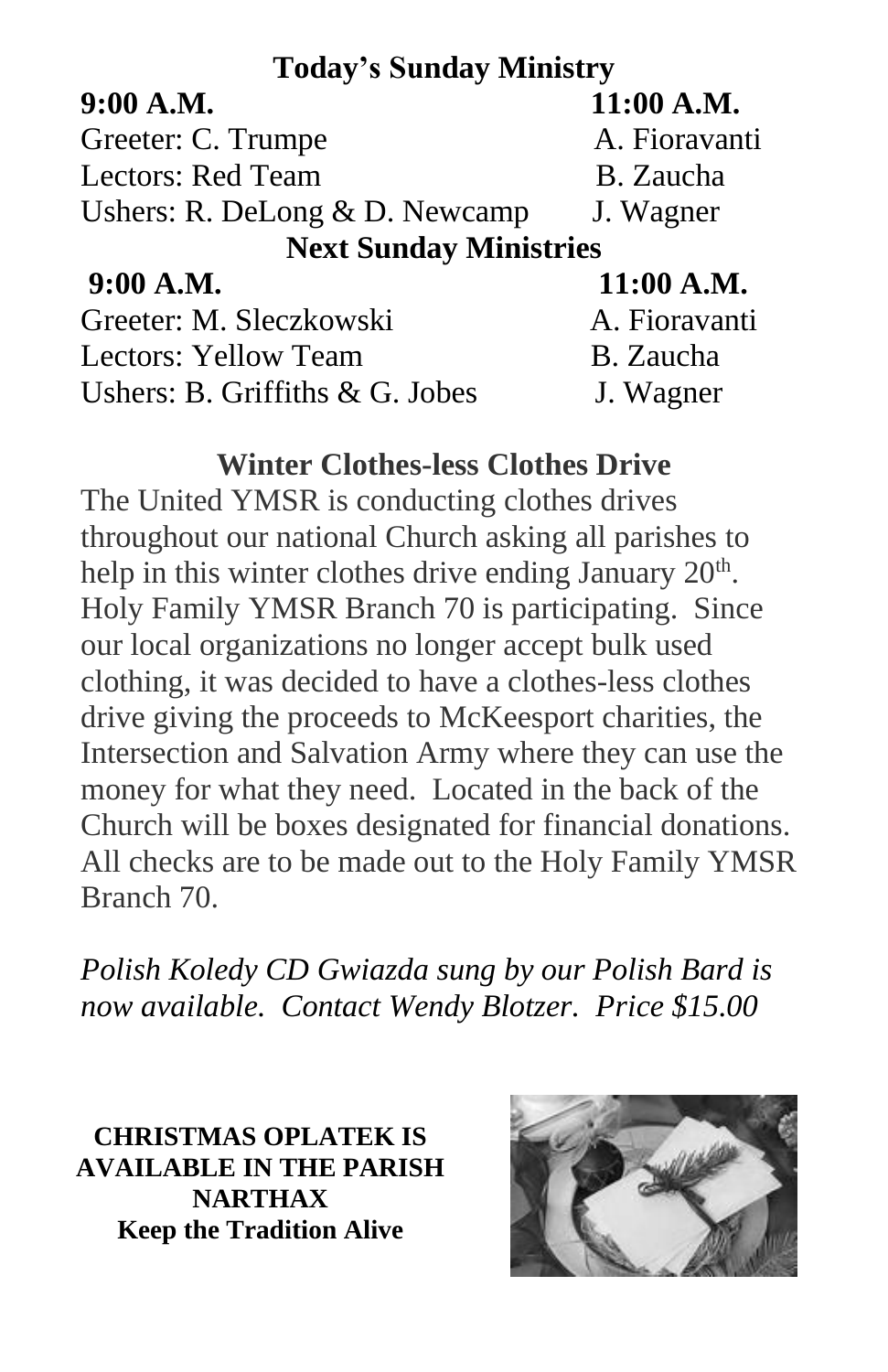| Н  | т | R | L | B  | D | R | E | A | R  |
|----|---|---|---|----|---|---|---|---|----|
| E  | L | E | т | c  | E | N | R | U | D  |
| н  | F | W | н | ٥  | н |   | ٥ | I |    |
| M  | E | ı | Μ | P  | T | N | ٧ | 5 | ٧  |
| ٥  | L | F | W | \$ | ٥ | ۰ | T | ٥ | ٥  |
| D  | D | I | т | н  | R | R | ٥ | E | R  |
| E  | E | R | 5 | ¢  | τ | ٥ | P | w | E  |
| N  | A | G | E | E  | E | ٥ | L | ٥ | c  |
| A  | N | D | N | А  | В | S | U | н | 1  |
| L, | E | G | N | A  | M | o | н | E | \$ |

# **4 th Sunday Gospel Word Search**



*Winter Weather Alert Winter is here and sometimes the weather conditions can be dangerous. The cancellations or time change of Church services or parish events will be posted on the three* 



*local TV Channels, our parish Facebook and Website when the wintery weather poses hazardous driving conditions. Always use your judgment with winter conditions*

## **Fair Share Envelopes**

The 2020 Fair Share Envelopes are available in the Church Narthex. With your attendance at Mass and financial support, it will keep our parish doors open to serve God and His people. If you cannot find your envelope, please contact Fr. Bruce. Remember, adult parishioners are required to make the mandatory obligations: General Church Fund (\$100); Diocesan Development Fund (\$40) and 6% Fund (\$25). All other envelopes are your Fair Share donations which has been raised to \$300. To our college students, upon graduation, you are full adult members of the parish and must participate in the Mandatory and Fair Share donations and not rely on your parents Fair Share and to take an active role in the parish as well in worship.